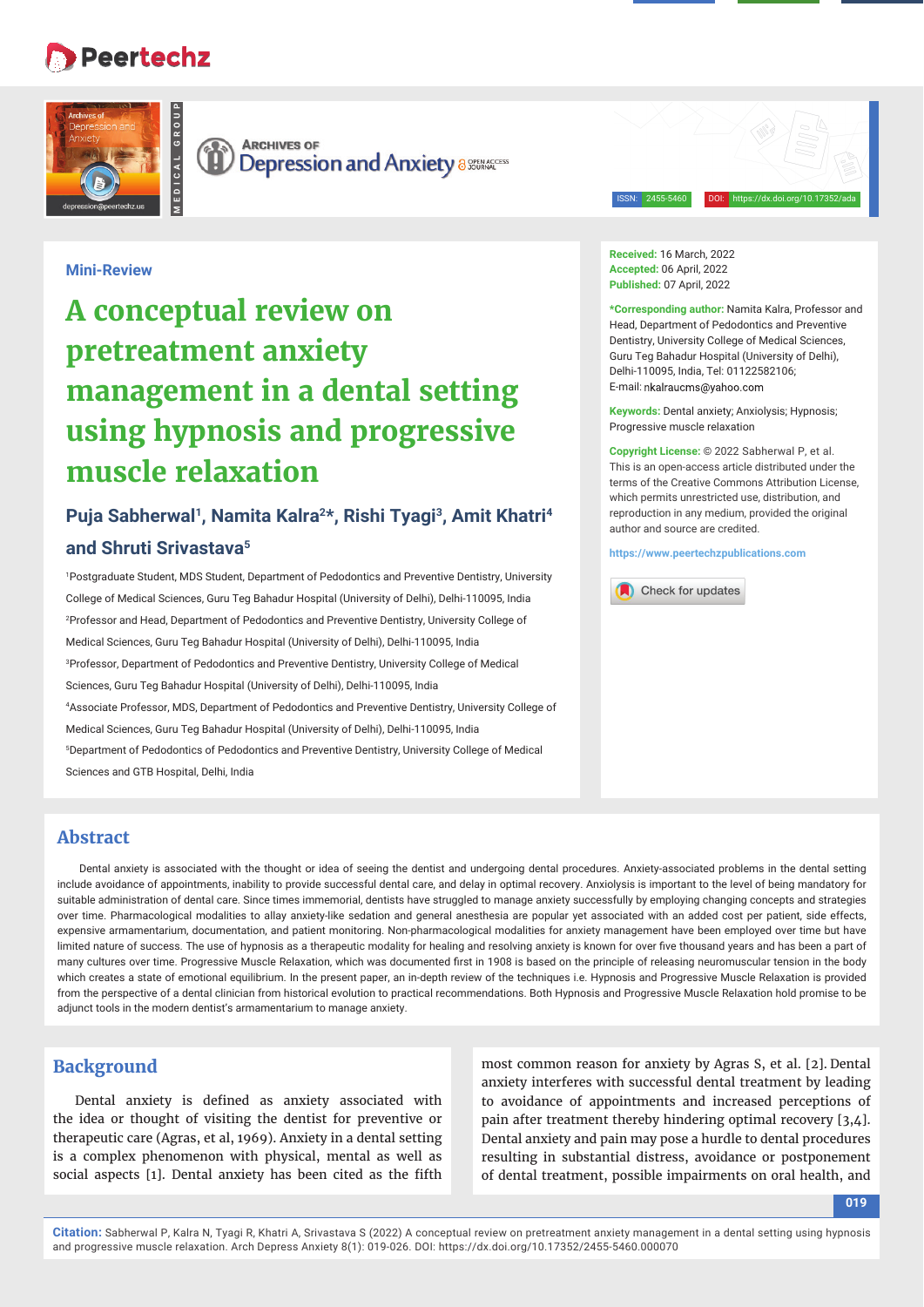quality of life [5]. Since times immemorial, dental anxiety has been a challenging aspect faced by dentists as well as physicians [6].

Anxiolysis is defined simply as a reduction in anxiety [7]. Anxiolysis is a state of anxiety reduction achieved by non-pharmacological or pharmacological techniques or a combination of the two. During anxiolysis, patients respond adequately to verbal instruction, cognition and coordination may be mildly impaired whereas ventilatory and cardiovascular functions remain unaffected [8]. In ancient times during the second millennia BC, Greek, and Egyptian physicians used both plants (like papaver somniferum) and incubation (physiological healing process through sleep) to manage anxiety [6]. To allay anxiety, ancient Arab physicians used the 'Aleppo sponge' (steeped with a mixture of mandragora, black nightshade, opium, cannabis, hyoscyamus, and other plants containing tropane alkaloids) to induce sedation and general anesthesia  $[9]$ .

Many times due to inability to manage anxiety leads to failure to complete treatment successfully or failed appointments altogether. Anxiolysis is important to the level of being mandatory for successful dental treatment. The American Dental Association stated that anxiolysis must be practiced for successful modern dentistry. Over time, problems associated with dental anxiety persisted, however, approaches and practices to manage dental anxiety kept evolving with time [8].

Non-pharmacological or psychotherapeutic techniques to allay anxiety are broadly grouped into communication and rapport building, behavior modification techniques, cognitive behavior therapy, and physical restraints. Among them, communication, rapport building, and tell-show-do techniques are employed routinely in the dental clinic. Audio analgesia, guided imagery, systematic desensitization, biofeedback, hypnosis, and relaxation are other psychotherapeutic interventions advocated for the management of dental fear and anxiety [10].

For children and adolescents displaying anxiety, nonpharmacological techniques may be preferable due to their conservative and non-invasive nature. However, most children with moderate or higher anxiety usually require the complementary application of pharmacological measures along with non-pharmacological techniques [11]. Failure of the nonpharmacological interventions leads to stressful situations which are usually dealt with using pharmacological measures. In a situation where the patient is unable to overcome anxiety despite using non-pharmacological measures; pharmacological therapy steps in [10]. Pharmacological therapy routinely includes sedation using benzodiazepines or nitrous oxide and general anesthesia. General anesthesia is typically recommended as the last resort [8].

However, the literature reveals that pharmacological measures be it sedation or general anesthesia were unable to overcome the long-term effects of dental anxiety, and patients reported years later with poor oral status [1]. Moreover, the

use of these measures is discouraged due to associated risks, higher costs, and the need for additional trained personnel [12-  $14$ ].

Hypnosis is defined as an induced altered state of consciousness characterized by heightened suggestibility and responsivity to the direction [15]. Despite its origin amidst myth, mystery, and science, its first use during an exodontia procedure was documented in 1829. Hypnosis was recognized by the American and British Medical Associations and holds its position today as a respectable therapeutic modality [16,17] On the other hand, progressive muscle relaxation was first described in 1908 by an American physician, Edmund Jacobson at Harvard University and published subsequently in 1938[18]. The theory of Progressive Muscle Relaxation is based on a psychobiological state referred to as neuromuscular hypertension which is believed to be the basis for a variety of negative emotional states and psychosomatic conditions. Jacobson asserted that relaxation of muscles would lead to the relaxation of the mind leading to emotional calmness and equilibrium [18]. Both these techniques i.e. hypnosis and progressive muscle relaxation are safe and non-invasive behavior modification techniques that require minimal armamentaria [10]. While hypnosis relies on the mind to induce relaxation via a cognitive pathway, progressive muscle relaxation utilised muscular tension-relaxation to relax the mind, meaning thereby that both techniques target different physiological pathways to induce relaxation states. [18]. This mode of action made these techniques interesting to review together. Moreover, there is limited use of these techniques in routine clinical settings. A Cochrane review on Paediatric Dentistry and Hypnosis includes only three well-designed Randomized Control Trials with 69 participants on this topic demonstrating limited knowledge of this area [19]. To the best knowledge of the authors, there is a lack of reviews on the use of relaxation techniques for the management of dental anxiety. Therefore, for the purpose of an in-depth understanding of these techniques i.e. Hypnosis and Progressive Muscle Relaxation-the historical evolution, applications in medical settings, applications in dental settings, and practical uses and methods for each technique have been discussed.

#### **Hypnosis – history and evolution**

The use of Hypnotic states has been a part of multiple cultures throughout time, wherein an inherent biological phenomenon i.e. sleep was used for healing. Over 5000 years ago, the ancient Greeks and Egyptians used temple sleep as a form of healing Association, 201 [17]. The Western world first became interested in hypnosis around 1770, when Franz Anton Mesmer, an Austrian physician, started investigating an effect he called 'mesmerism'. Mesmerism was based on the concept of an intrinsic magnetic force within all organisms which could have physical effects including healing. However, due to failed cooperation during an assessment by French aristocrats, the concept was disregarded [17].

The Scottish surgeon James Braid coined the term 'neurohypnotism', meaning sleep of the nerves which attempted to elucidate the mesmeric phenomena based on well-defined

**020**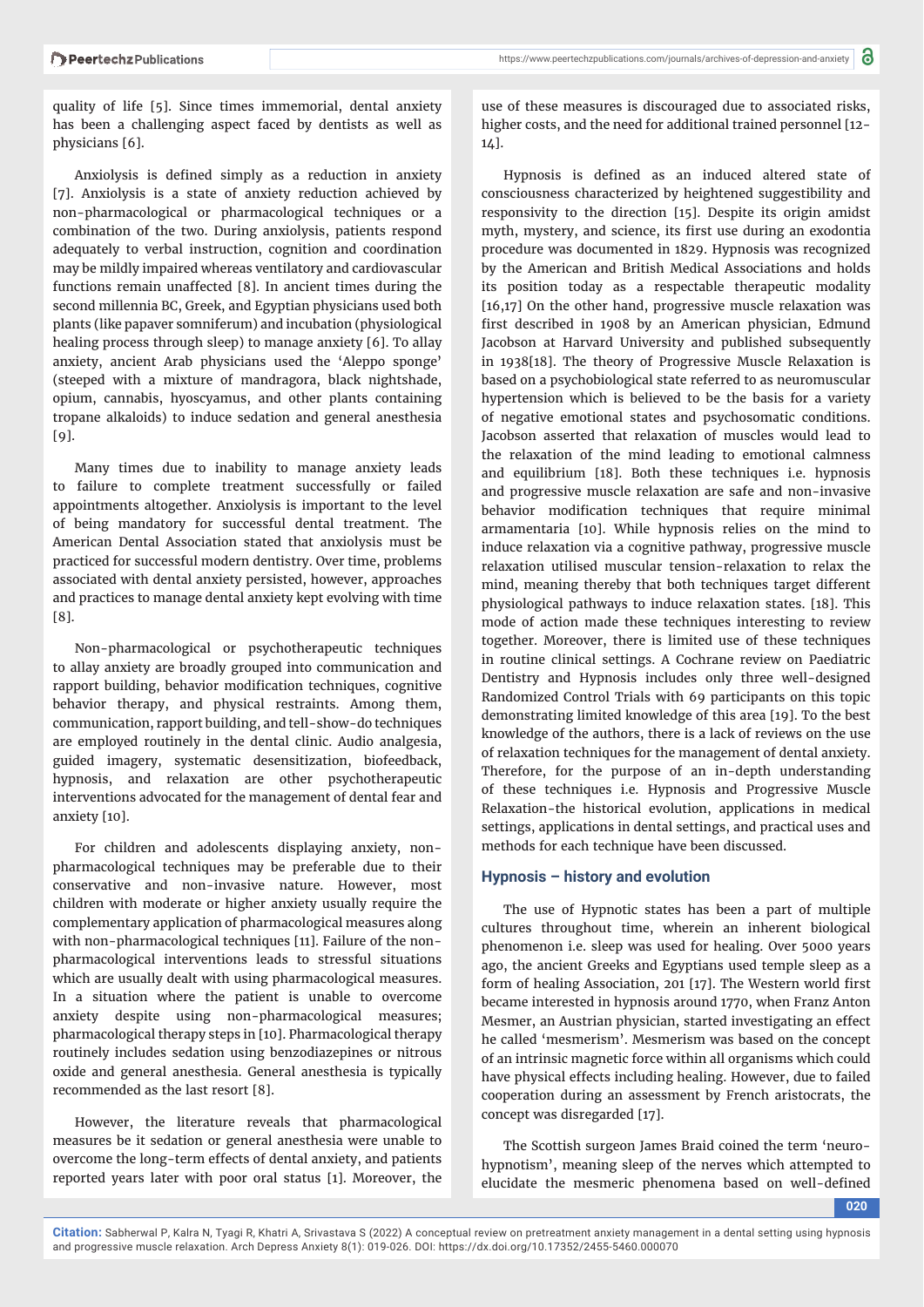laws of physiology and psychology) [20]. Sigmund Freud also studied hypnosis at the Charcot School of Hypnotherapy in Paris. Freud began practicing hypnosis in 1887, and hypnosis was crucial to his invention of the theory of psychoanalysis  $[17]$ .

On 23 April 1955, the British Medical Association approved the practice of hypnosis in the areas of psychoneuroses and hypnosis-induced anesthesia for managing pain during childbirth and surgery. In 1958, the American Medical Association approved a report highlighting the medical uses of hypnosis [20]. Two years later, the American Psychological Association recognized hypnosis as a branch of psychology. Moving into the 21st century, Hypnosis has obtained a respectable position as a powerful therapeutic tool [21].

# **Applications of hypnosis in various aspects of the me**dical field

Overall, hypnosis has been employed and succeeded in various medical scenarios over the last three decades. Sletvold H, et al. [22] studied the effects of hypnotic inductions on blood pressure. Hypnosis was found to be effective in reducing blood pressure during the induction and adaptation phase in the study subjects as compared to the control group. Both systolic and diastolic blood pressure were found to respond similarly. The study included a small sample of healthy normotensive volunteers and thus would require further trials prior to clinical implementation of the study findings. Rapkin DA, et al. [23] used hypnosis pre-operatively in 15 patients with head and neck cancer surgery and found imagery in hypnosis to reduce the postoperative complications when compared to the control group. Post-hospital stays were found to be significantly shorter in the hypnosis group. Lower levels of blood loss were reported in subjects with high hypnotisability. This was an exploratory study that warrants further wellplanned trials to better understand the area. Faymonville ME, et al. [24] reviewed the effectiveness of hypnosis for reducing perioperative discomfort during conscious sedation. Pre- and Perioperative anxiety, pain, and intra-operative discomfort were found to be reduced in the patients who underwent hypnotherapy. This review included author findings on over 1400 patients who underwent surgery under hypnosis from 1992 onwards. The evidence presented is fundamental and based on enriched clinical experience. Further, controlled trials will enable a more comprehensive knowledge of the same.

Lang EV, et al. [25] studied the role of hypnosis in reducing discomfort and adverse effects during percutaneous vascular and renal procedures. The pain increased significantly  $(P<0.05)$ with procedure time in the standard and attention groups. On the contrary, no significant increase in pain was seen in patients who underwent hypnosis. A decrease in anxiety was observed among all three groups. Drug use in the standard group (1.9 units) was significantly higher than in the attention and hypnosis groups (0.8 units and 0.9 units respectively). Anabar RD [26] studied the effect of self-hypnosis on anxiety in 17 children suffering from chronic dyspnoea. Children were trained to use self-hypnosis in one to two 15 to 45-minute workshop sessions. After one month of self-hypnosis by these children,

the majority of the children experienced an improvement in their symptoms meaning thereby that hypnosis has a positive effect on controlling dyspnoea. The study although promising included a small sample and depends directly on the patient compliance and comprehension of the technique.

Liossi C, et al. [27] studied the effect of clinical hypnosis to alleviate pain in 80 pediatric cancer patients receiving regular lumbar punctures. The effects of hypnosis by direct suggestion, indirect suggestion, and attention controls alongside standard medical management were evaluated. It was observed that patients in both the hypnosis groups reported less pain and anxiety during lumbar punctures. These patients were rated as demonstrating less behavioral distress when compared to control groups. Direct and indirect hypnosis were equally effective while the efficacy declined when the patients were switched to self-hypnosis. Calipel S, et al. [28] evaluated the effect of hypnosis on anxiety and peri-operative behavioral disorders in 50 children aged 2-11 years with midazolam on a comparative basis. Pre-operative anxiety was recorded using the Modified Yale Preoperative Anxiety Scale (MYPAS) and postoperative behavioral disorders were evaluated using the Post-hospitalization Behavioural Questionnaire. The number of anxious children was significantly less  $(P<0.05)$  during induction of anesthesia in the hypnosis group. Hypnosis was found to be more effective than midazolam in controlling anxiety. Post-operatively, hypnosis reduced the frequency of behavioral disorders approximately by half on day 1 and day 7. The summary of various applications of hypnosis in the medical field is depicted in Figure 1.

# **Applications of hypnosis in a dental clinic**

There exist few trials which prove the efficacy of hypnosis towards pain and anxiety control in dental clinics. Enqvist B, et al. [29] studied the effect of hypnosis in 69 adult patients undergoing third molar extraction procedures. In the study, hypnotic suggestions were given using audiotape prior to anesthesia administration. Patients were instructed to listen to

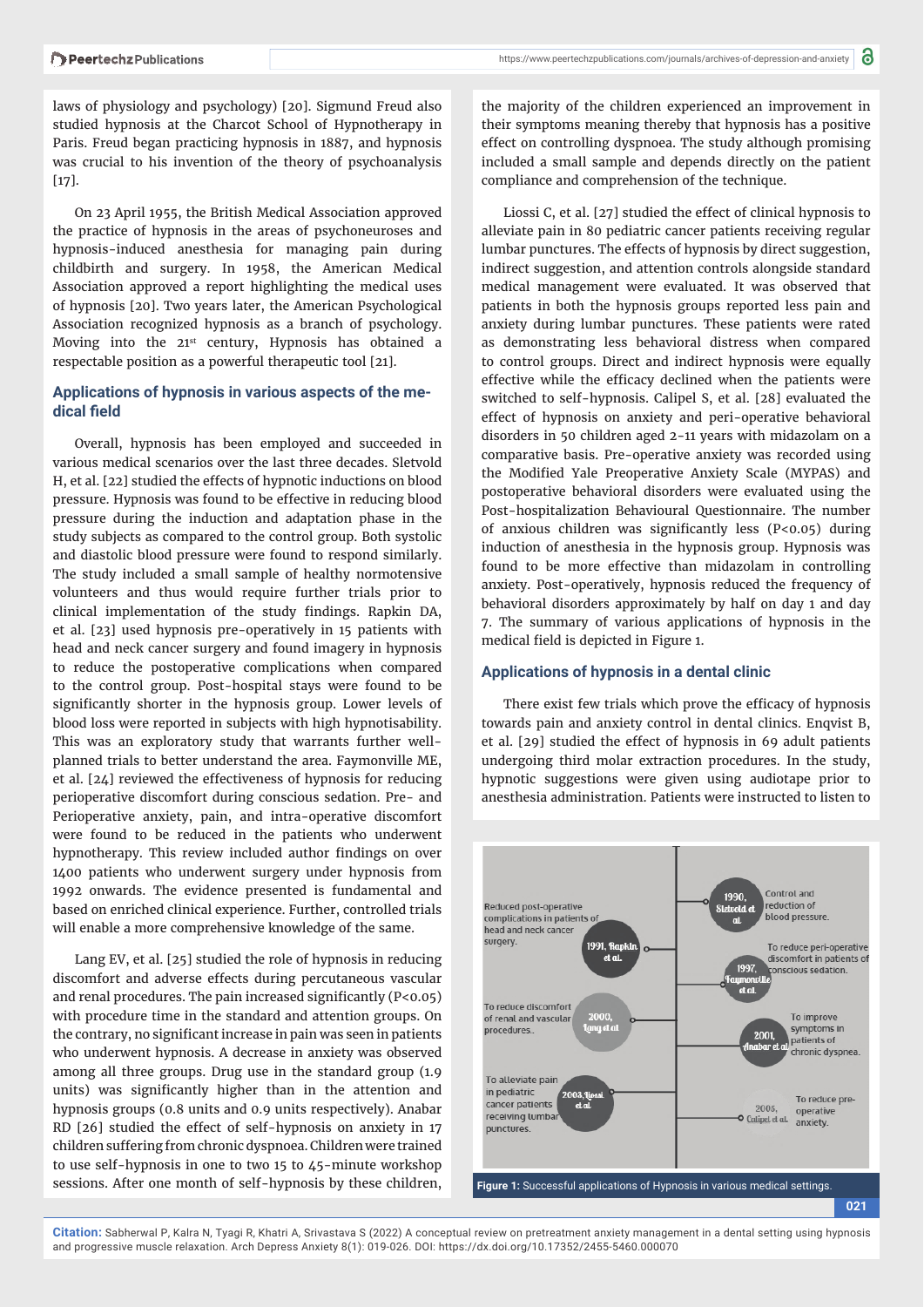the 20-minute audiotape daily for one week to prepare for the surgery. The authors found significantly lower levels of anxiety and lower need for analgesics in the hypnosis group when compared to controls. The study recommends that hypnosis may become part of daily presurgical clinical routine. Hermes D, et al. [30] performed a study to assess the efficacy of taperecorded medical hypnosis in 174 patients operated for oromaxillofacial surgeries over a one-year period. It was found that hypnosis leads to increased patient compliance in 93% of the cases. Clinical controlled trials in the area would aid in a more objective knowledge of the above-mentioned findings. Dyas R [31] evaluated the effects of hypnosis in 20 patients undergoing oral surgery. All the patients had mandibular third molars removed by a single surgical team. The comparisons were drawn with 20 control subjects who were treated by the same team using sedation without hypnosis. Hypnosis was used before intravenous administration of midazolam and fentanyl for sedation. Heart rate and oxygen saturation were recorded throughout the procedures. The heart rate increase was significantly lower in patients treated using the Hypnosedative approach. Less amount of intravenous sedation was required in the hypno-sedative group and recovery time was significantly shorter in this group when compared to controls. The study suggests the efficacy of hypnosis as an adjuvant to sedation for oral surgery procedures.

Trakyali G, et al. [32], performed a study to assess the efficiency of conscious hypnosis (self-hypnosis) on patient cooperation during cervical headgear wear. The subjects included 30 patients with skeletal Class II Division 1 malocclusion divided into hypnosis and control groups. Patients were treated using cervical headgear with a timer module. A statistically significant (P<0.05) decrease in headgear wear time was noted in the control group from the first to sixth month. This result indicates that self-hypnosis is an effective method for improving orthodontic patient cooperation. Huet A, et al. [33] conducted a study to assess the role of hypnosis on anxiety and pain during dental extractions. Thirty children aged 5-12 years were randomly assigned to hypnosis and non-hypnosis groups. Anxiety was assessed using the MYPAS at various intervals during the procedure. Similarly, the pain was documented using the Visual Analog Scale and modified Operative Pain Score. Hypnotherapy was carried out by a single trained anesthesiologist. The median anxiety and pain scores were significantly lower in the hypnosis group than in the non-hypnosis group. The study demonstrates the favorable efficacy of hypnosis for anxiety and pain control in children. The authors recommend future studies to include a larger cohort including highly anxious children and study the longterm effects of hypnosis on a prospective basis.

Abdeshahi SK, et al. [34] conducted a study to evaluate the effect of hypnosis on the anxiety, pain perception, and control of hemorrhage among 24 adults undergoing third molar extraction. The patients were used as their controls wherein the third molar extraction of both sides was done with and without hypnosis respectively. No significant differences were observed in anxiety scores and hemorrhage control between the two groups. A significant improvement in pain control was seen in the hypnosis group wherein only 8.3% of

patients reported procedural pain in comparison to 33.3% on the control side. The need for analgesics postoperatively was found to be reduced to 41.7% in the hypnosis group compared to 91.7% in the control group. However, these areas require further planned trials to validate findings. Glaesmer H, et al. [5] evaluated the effect of hypnosis on anxiety in 102 patients during tooth removal. Patients were allocated into groups of Hypnosis and Treatment as Usual. Anxiety was assessed before, during, and after treatment. Anxiety was found to be highest pre-treatment and declined with time. The majority of the patients reported marked a mild reduction in anxiety during treatment in the hypnosis group. Post-treatment anxiety was similar in both groups. The study included 90% of patients with positive dental attitudes at baseline, therefore future studies should include a variety of patients including those with negative attitudes for an enhanced understanding.

Oberoi J, et al. [15] conducted a study on children to study whether hypnosis altered the physical and verbal resistance to local anesthesia. Hypnosis was done chairside by a single trained operator. The changes in heart rate and oxygen saturation before and after anesthesia were also assessed. Two hundred 6-16-year-old children were randomly assigned to a hypnosis or control group. Patients in the hypnosis group exhibited significantly less resistance to local anesthesia administration. There was a significant difference in pulse rate, attributable to the Hypnotic condition, but no significant difference was appreciable in oxygen saturation levels. The authors felt that since the procedure of local anesthesia administration does not affect the airway, the oxygen saturation remains unchanged. Ramírez-Carrasco, et al. [35] conducted a study to evaluate the effectiveness of Hypnosis combined with conventional behavior management techniques during infiltration of local anesthesia in children. The authors found a marginal decrease in heart rate under hypnosis and no significant difference in the physical or verbal resistance to anesthesia. A variation was seen in this study compared to others which may be attributed to the use of audiotape for hypnosis rather than personalized interaction of 5 to 9-year old children with an empathetic trained therapist. A summary of the various applications of hypnosis in the dental setting is depicted in Figure 2.

#### **Therapeutic and operative uses in dentistry**

Hypnosis may be applied to resolve a multitude of different dental problems both therapeutic and operative. Hypnosis is a state of focused attention that induces calmness and may be effective in controlling the anxiety associated with dental procedures and in modifying the pain threshold to reduce pain response [33]. Hypodontia is the use of hypnosis in dentistry, which was first documented in 1829 to facilitate a dental extraction. Within dentistry, hypnosis has both therapeutic and operative uses [16]. Therapeutically, uses include management of dental phobia and anxiety, extensive gag reflex, trigeminal neuralgia pain, benign chronic orofacial pain, temporomandibular joint dysfunction, adaption to dentures, behavior modification such as thumb sucking/bruxism, and as an adjunct to inhalation sedation. Operative uses include analgesia during surgery, control of hemorrhage/salivary flow, and faster postoperative recovery [16,36].

**022**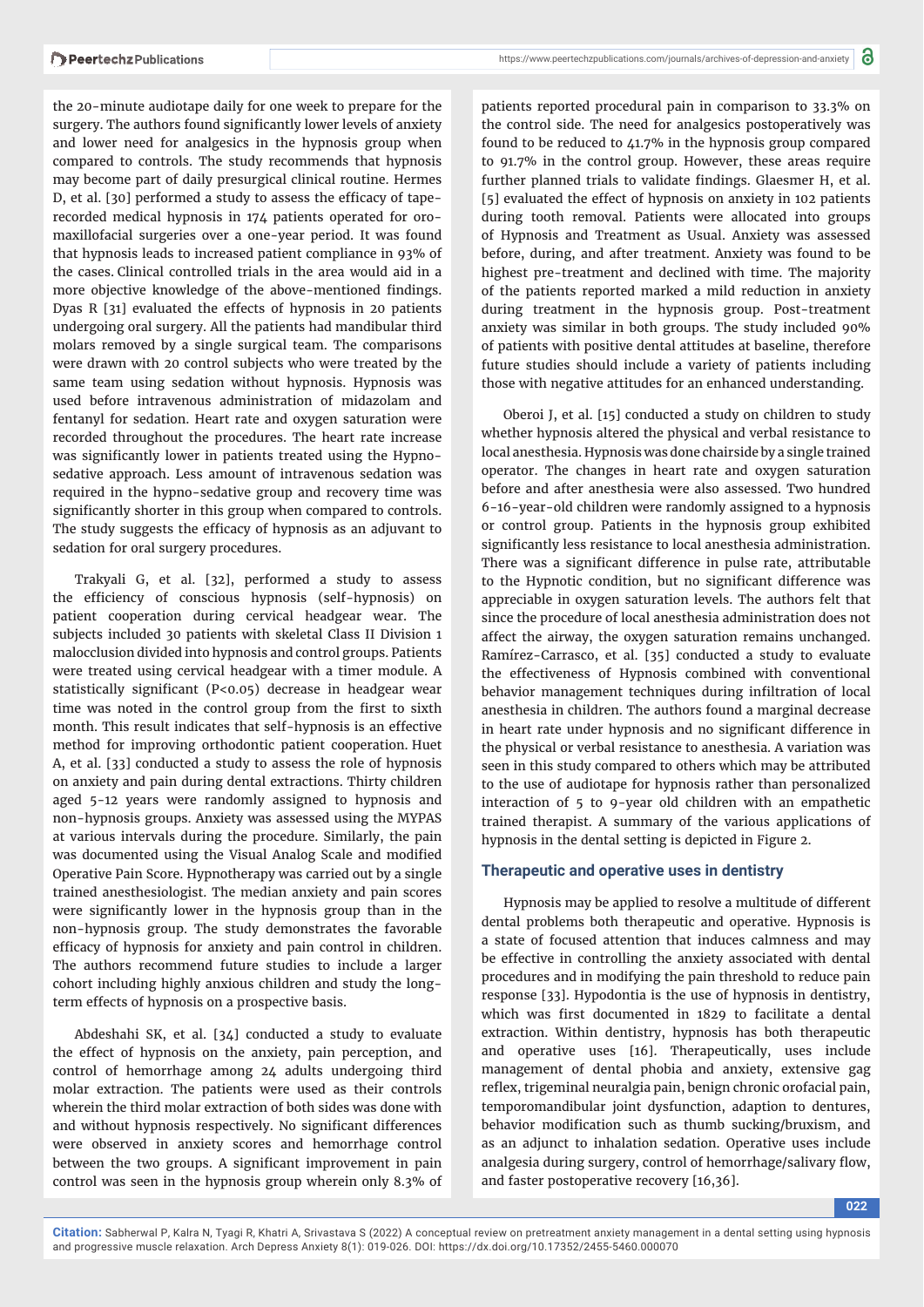

Hypnotic inductions used in the dental clinic may include relaxation with guided imagery, breathing induction, somatic awareness induction, and eye-roll [36]. Other inductions with children may include counting, finger spreading, or the use of objects like crystals or beads. Various hypnotic induction techniques and brief instructions for their use in a dental clinic are summarized in Table 1 in the **[Appendix.](https://www.peertechzpublications.com/articles/Appendix-ADA-8-170.rar)**

#### **Progressive muscle relaxation: History and evolution**

Muscle relaxation has evolved over the last 8 decades and has become an important therapeutic technique in the modern management of anxiety disorders [37] Yoga may be seen by many to be the forerunner of the muscle relaxation technique. While practicing, the Yogic 'Shavasana' pose, the whole body is placed flat on the ground and scanned for tension as relaxation and awareness move through the body (Singh G and Singh J, 201[38]. Jacobson's relaxation technique involves four main muscle groups which are commonly tensed and relaxed. These are 1) buttocks, thighs, calves, and feet; 2) biceps, forearms, and hands; 3) chest, stomach, and back; and  $\angle$ ) shoulders, throat, head, and face. It takes 15 to 20 minutes to practice the average relaxation technique [10,18]. Bernstein and Borkovec [39] described a detailed procedure for progressive muscle relaxation which has been subsequently used in many research trials. A sample of the standardized procedure for progressive muscle relaxation by Bernstein and Borkovec [39] is depicted in the **[Appendix,](https://www.peertechzpublications.com/articles/Appendix-ADA-8-170.rar)** Table 2.

# **Applications of progressive muscle relaxation in the**  medical field

Progressive Muscle relaxation has been used to successfully control anxiety, and pain and improve the overall quality of life as a part of various medical trials. Conrad A and Roth WT. [37] reviewed the role of muscle relaxation techniques in generalized anxiety states. The review illustrates evidence regarding the favorable efficacy of the PMR technique for the management of generalized anxiety disorder and panic disorder. Emery CF, et al. [40] conducted a study to evaluate the effect of Progressive Muscle Relaxation on Nociceptive Flexion Reflex (NFR). Results indicated that participants in the PMR group experienced a significant increase in the NFR threshold while participants in the no-treatment study group experienced no change in the NFR threshold. The results support the efficiency of PMR in reducing the nociceptive response. The potential utility of PMR in behavioral pain control strategies needs to be assessed in the future. Isa MR, et al. [41] conducted a study to determine the impact of applied progressive muscle relaxation training on the levels of anxiety, depression, and stress among prostate cancer patients. These measures were recorded using the Depression Anxiety Stress Scale-21. There was a significant improvement (P<0.001) in the anxiety and stress levels in the PMR group. However, no significant difference in depression was appreciable between the groups. In the field of oncology, the practice of PMR may be encouraged in routine settings in the years to follow for reducing the psychological burden among cancer patients.

Chaudhari A, et al. [42] carried out a study using Progressive Muscle Relaxation on two hundred 25 to 35-year-old female healthcare workers. Progressive Muscle Relaxation training in these subjects for three months resulted in a significant decrease in blood pressure, resting heart rate, and stress levels (assessed using Perceived Stress Scale). There was a significant decrease in triglyceride, total cholesterol, and low-density lipoprotein in health workers after practicing PMR for a period of three months. The study was done among volunteers and calls for further research on patients in different settings. Parás-Bravo P, et al. [43] evaluated the impact of a relaxation protocol on the quality of life in a sample of 272 oncological patients. Among the PMR group, significant improvements (P<0.001) for all subscales like functional well-being, emotional well-being, physical well-being, and in the social and family contexts were observed after a one-month follow-up.

Ramasamy S, et al.  $[44]$  studied the effect of progressive muscle relaxation technique (PMRT) on reducing anxiety and depression among 50 hospitalized leprosy affected patients in a tertiary care center. The findings revealed that PMR was successful in reducing anxiety significantly  $(P<0.001)$  after six weeks. Similarly, a significant decline (P<0.001) was noted in depression levels. Thus, PMR was found to be beneficial for the psychosocial wellbeing of leprosy patients. Harorani M, et al. [45] evaluated the effect of progressive muscle relaxation on anxiety and sleep quality in 80 burn patients. Patients were trained using Jacobson's PMR technique for 20 minutes over three consecutive days in the experimental group. During this period, the control group received routine standard care. Patients trained in PMR showed a statistically significant decline in anxiety (P<0.05) assessed using the Spielberger State-Trait Anxiety Inventory. A significant enhancement (P<0.05) in sleep quality in the experimental group was also observed. A summary of various applications of the technique in the medical field is depicted in Figure 3.

**023**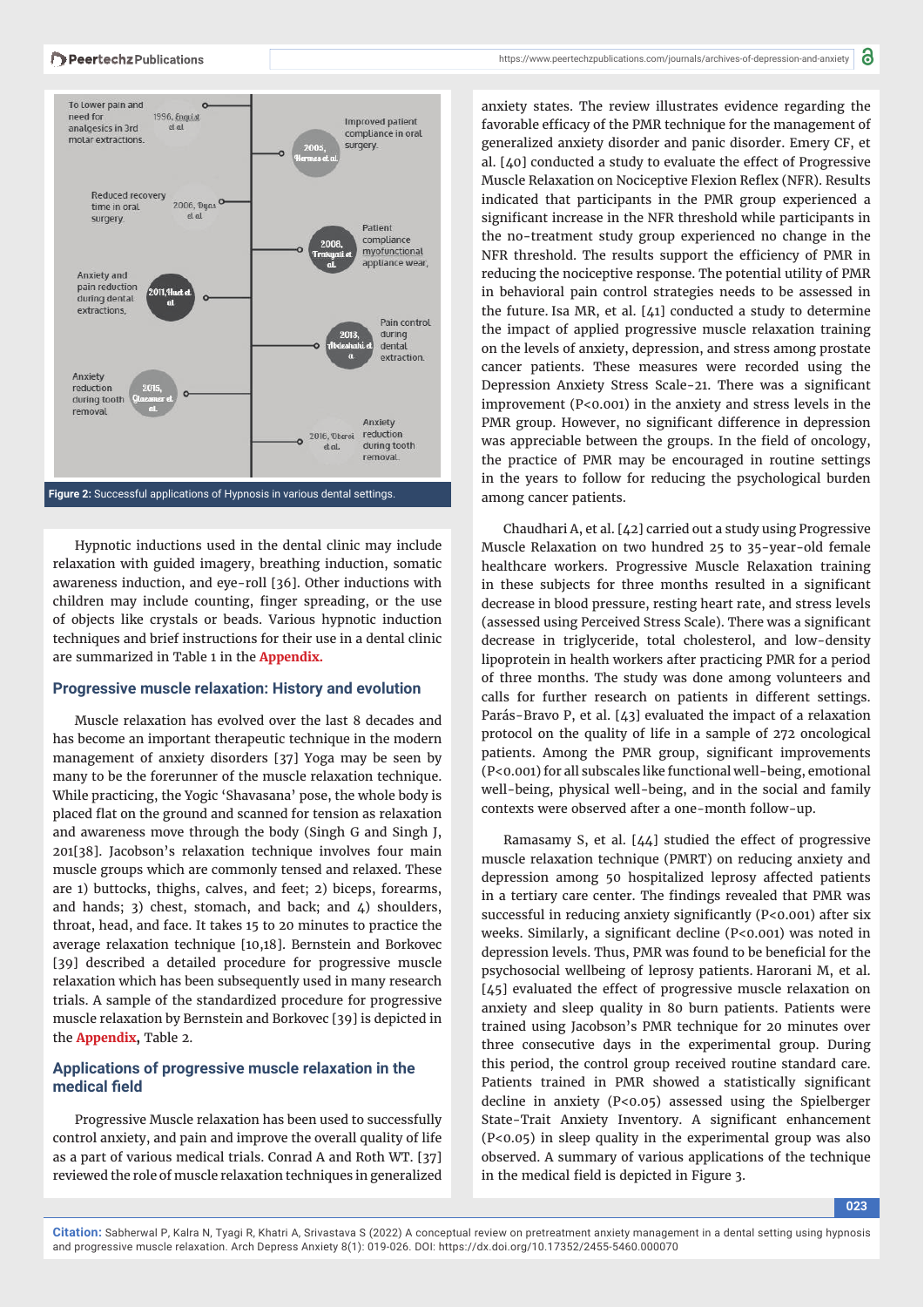### **Applications of progressive muscle relaxation in the dental clinic**

There is limited literature studying the muscle relaxation technique in dental practice. Berggren U, et al. [46] evaluated the efficacy of relaxation techniques in 112 patients with phobic dental fear. They compared relaxation-based therapies to cognitively oriented therapies. Pre-treatment general anxiety was assessed by the State-Trait Anxiety Inventory (STAI). Dental fear and dental anxiety were recorded using the Dental Fear Survey Schedule and Dental Anxiety Scale respectively. The decline in General anxiety was significantly more  $(P<0.05)$ with the use of relaxation-based therapies. Overall, both treatments i.e. relaxation and cognitive therapies resulted in significant reductions in general and specific anxiety as well as in fear-related measures.

Park ES, et al. [4] conducted a study to determine whether progressive muscle relaxation therapy could relieve dental anxiety in periodontal surgery patients. The trial included 68 patients with dental anxiety scores over 13 who were randomly allocated to PMR and control groups. The PMR group was given a 20-minute therapy session once per week for four weeks. The intervention group exhibited significantly greater reductions (P<0.001) in dental anxiety during both four weeks and threemonth periods. They also exhibited a greater reduction in depression symptoms, pulse rate, blood pressure as well as salivary cortisol levels at both time intervals. In this study, the use of PMR requires an investment of time by both the clinician and the patient. Thus, its use in dentistry so far is by and large limited to practicing the therapy over a period of time. The efficacy of single-sitting PMR sessions used chairside prior to short dental procedures has not been studied at length. Future studies may study the efficacy of short-duration PMR sessions which may be beneficial from the viewpoint of dental clinicians.

# **Therapeutic usage of the progressive muscle relaxation technique in dentistry**

Although the evidence-based research is limited in literature, Progressive muscle relaxation may hold potential for various dental conditions. Progressive Muscle Relaxation may ease the neuromuscular tension and help in allaying anxiety associated with dental procedures. PMR may be of help as a strategy for pain control used in the dental office  $[10,37]$ . The use of the Progressive Muscle Relaxation technique has been advocated to manage dental anxiety [10,47]. Over-time various combinations and abbreviations have been found to be useful in different scenarios. Thus, Progressive Muscle Relaxation can be practiced using various methods with different target muscle groups and sequence combinations [38]. A standardized sample for progressive muscle relaxation by Bernstein and Borkovec [38] is summarized in Table 2 and pictorially depicted for ease of understanding in Figures 4,5. Despite the advent of the technique many decades ago, there is a lack of well-designed studies to identify its mechanism and advance clinical practice [36]. A wide variety of applications in the dental setting requires further study.

#### **Limitations and future scope**

The primary limitation which exists with hypnosis and progressive muscle relaxation is the lack of training due to the non-teaching of such techniques in the medical/dental curriculum [48-51]. The untrained mind would believe that these techniques are time-consuming, however, with proper training the techniques require between 5-30 minutes subject to the purpose for which they are being utilized (Finkelstein, 2017) The future scope of hypnosis and muscle relaxation is tremendous as they are non-invasive, holistic, and devoid of side effects. If adequately trained medical and dental personnel learn to employ these techniques successfully, it will be hugely beneficial to the physical, mental, and psychological wellbeing of patients in the long term. Although few well-designed research trials are available in the area, future research in the form of more well-planned trials and systematic reviews will increase the evidence-based literature on these techniques leading to accelerated acceptability in the medical and dental settings.

# **Conclusion**

Successful anxiolysis is the mantra of modern dentistry. While no technique is ideal for anxiolysis in the dental setting; the present requirement is for a technique that is safe, effective, and devoid of side effects or high expenditure. Hypnosis and Progressive Muscle Relaxation are two such techniques that may hold tremendous future promise. Proper operator training, inclusion in the university curriculum, and



**Figure 3:** Successful applications of Progressive Muscle Relaxation in various medical fields

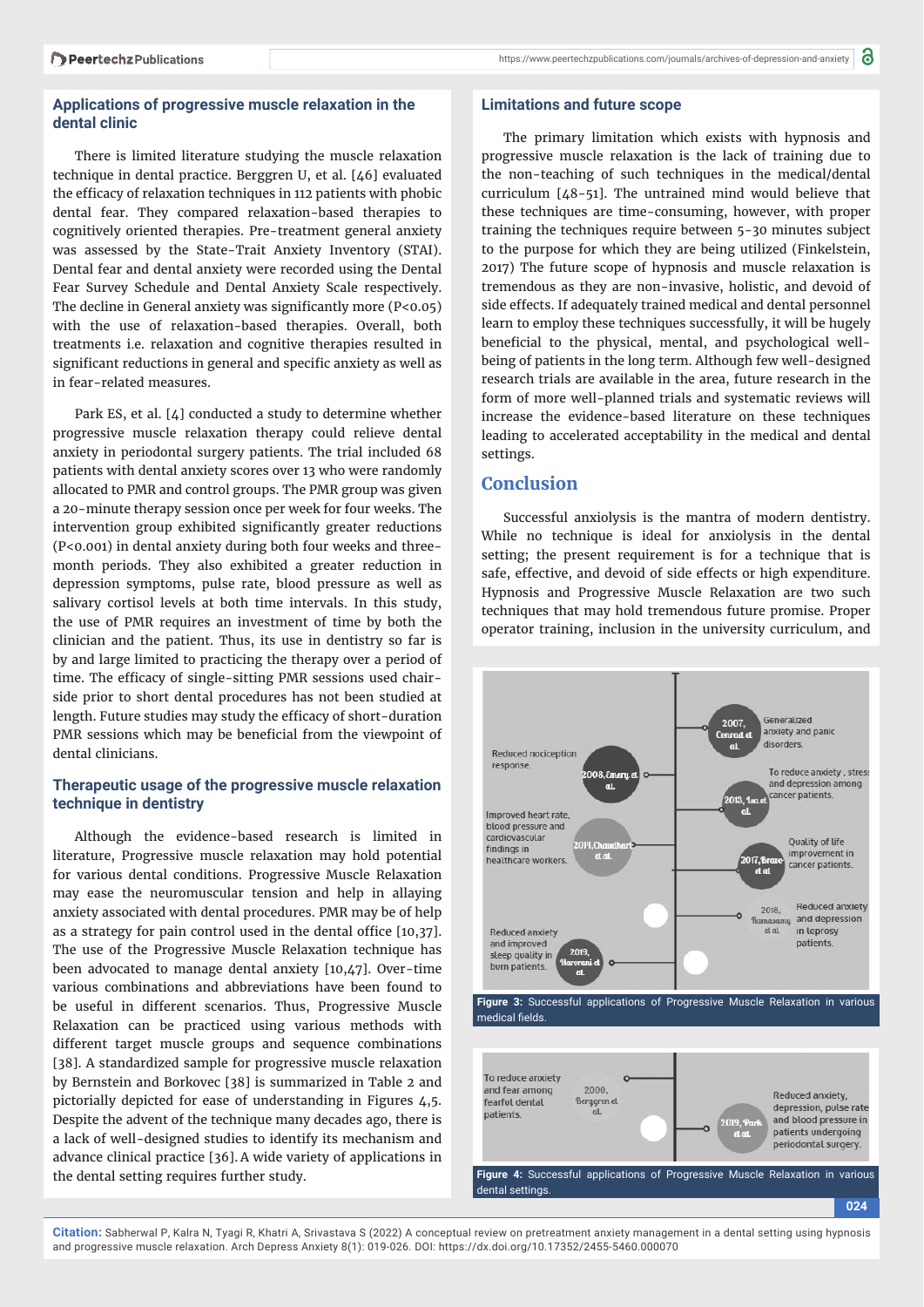

**Figure 5:** Step-wise pictorial representation of a standardized Progressive Muscle Relaxation sequence based on technique by Bernstein and Borkovec (1973).

appropriate use of these techniques may increase the efficiency of anxiety management practices in dental clinics in the years to follow.

# **References**

- 1. Carlsson SG, Wide Boman U, Lundgren J, Hakeberg M (2013) Dental anxiety a joint interest for dentists and psychologists. Eur J Oral Sci 121: 221-224. **Link:** https://bit.ly/3DRFDxt
- 2. Agras S, Sylvester D, Oliveau D (1969) The epidemiology of common fears and phobia. Compr Psychiatry 10: 151-156. **Link:** https://bit.ly/3DMAGWN
- 3. Thoma MV, Zemp M, Kreienbühl L (2015) Effects of Music Listening on Pretreatment Anxiety and Stress Levels in a Dental Hygiene Recall Population. Int J Behav Med 22: 498-505. **Link:** https://bit.ly/3DLQER4
- 4. Park ES, Yim HW, Lee KS (2019) Progressive muscle relaxation therapy to relieve dental anxiety: a randomized controlled trial. Eur J Oral Sci 127: 45-51. **Link:** https://bit.ly/3KdTCA6
- 5. Glaesmer H, Geupel H, Haak R (2015) A controlled trial on the effect of hypnosis on dental anxiety in tooth removal patients. Patient Educ Couns 98: 1112-1115. **Link:** https://bit.ly/3DMAAOV
- 6. Facco E, Zanette G (2017) The Odyssey of Dental Anxiety: From Prehistory to the Present. A Narrative Review. Front Psychol 8: 1155. **Link:** https://bit.ly/3jdy8HL
- 7. Newman Dorland WA, Anderson DM (2000) Dorland's Illustrated Medical Dictionary. 29th ed. Philadelphia: WB Saunders 109. **Link:**  https://bit.ly/3LNzaq2
- 8. American Dental Association (2019) Guidelines for the Use of Sedation and General Anesthesia by Dentists. **Link:** https://bit.ly/3NVZpg4
- 9. Hehmeyer I, Khan A (2007) Islam's forgotten contributions to medical science. CMAJ 176: 1467-148. **Link:** https://bit.ly/3JfZh7C
- 10. Appukuttan DP (2016) Strategies to manage patients with dental anxiety and dental phobia: literature review. Clin Cosmet Investig Dent 8: 35-50. **Link:** https://bit.ly/3uTfWbG
- 11. Newton T, Asimakopoulou K, Daly B, Scambler S, Scott S (2012) The management of dental anxiety: time for a sense of proportion?. Br Dent J 213: 271-274. **Link:** https://bit.ly/3ugD059
- 12. Lourenço-Matharu L, Ashley PF, Furness S (2012) Sedation of children undergoing dental treatment. Cochrane Database Syst Rev 3: CD003877. **Link:** https://bit.ly/3DNx86A
- 13. Matharu LL, Ashley PF (2007) What is the evidence for paediatric dental sedation? J Dent 35: 2-20. **Link:** https://bit.ly/35McEyu
- 14. Harbuz DK, O'Halloran M (2016) Techniques to administer oral, inhalational, and IV sedation in dentistry. Australas Med J 9: 25-32. **Link:** https://bit.ly/3j9Lhlf
- 15. Oberoi J, Panda A, Garg I (2016) Effect of hypnosis during administration of local anesthesia in six to 16 year old children. Pediatr Dent 38: 112-116. **Link: Link:** https://bit.ly/3xbWzgW
- 16. Allison N (2015) Hypnosis in modern dentistry: Challenging misconceptions. Fac Dent J 6: 172-175. **Link:** https://bit.ly/3jbHWBU
- 17. American Hypnosis Association (2018) Hypnosis in History. **Link:** https://bit.ly/3LHbu6K
- 18. Jacobson E (1938) Progressive Relaxation. Chicago: University of Chicago Press. **Link:** https://bit.ly/3KcqARr

**025**